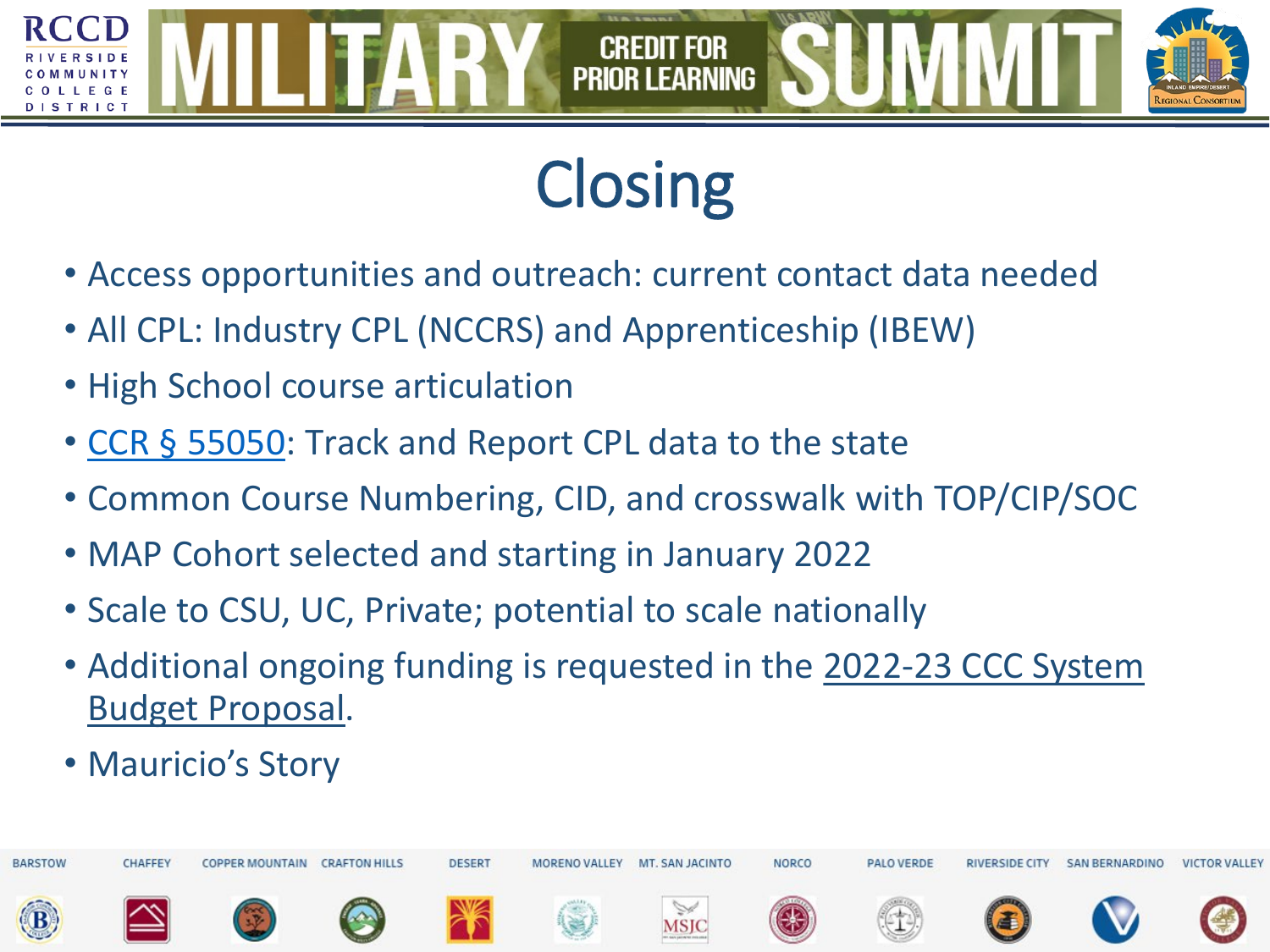#### **RCCD TITAL STATE** OA OII **CREDIT FOR<br>PRIOR LEARNING** RIVERSIDE<br>COMMUNITY<br>COLLEGE<br>DISTRICT

 $\mathcal{L}^{\text{max}}$ 

REGIONAL CONSORTIUM

|                |                |                        |                                                                   |                                  | The Post 9/11 GI Bill Has Helped Veterans<br>Earn Degrees in: |                             |                                                                                                                                                                  | <b>NUMBER OF</b><br><b>DEGREES</b> |                       |                       |                      |
|----------------|----------------|------------------------|-------------------------------------------------------------------|----------------------------------|---------------------------------------------------------------|-----------------------------|------------------------------------------------------------------------------------------------------------------------------------------------------------------|------------------------------------|-----------------------|-----------------------|----------------------|
|                | <b>Degree</b>  |                        |                                                                   |                                  | <b>BUSINESS, MANAGEMENT, MARKETING</b>                        |                             |                                                                                                                                                                  | 96,270                             |                       |                       |                      |
| <b>Sectors</b> |                |                        | Ѡ<br><b>HEALTH PROFESSIONS</b>                                    |                                  |                                                               |                             |                                                                                                                                                                  | 37,138                             |                       |                       |                      |
|                |                |                        | $\mathbf{\Omega}$                                                 | <b>LIBERAL ARTS AND SCIENCES</b> |                                                               |                             |                                                                                                                                                                  | 34,812                             |                       |                       |                      |
|                |                |                        | $\frac{1}{2}$<br>HOMELAND SECURITY, LAW ENFORCEMENT, FIREFIGHTING |                                  |                                                               |                             |                                                                                                                                                                  | 34,199                             |                       |                       |                      |
|                |                |                        |                                                                   |                                  | <b>COMPUTER AND INFORMATION SCIENCES</b>                      |                             |                                                                                                                                                                  | 21,800                             |                       |                       |                      |
|                |                |                        | $\mathbb{G}$                                                      | <b>SOCIAL SCIENCES</b>           |                                                               |                             |                                                                                                                                                                  | 14,977                             |                       |                       |                      |
|                |                |                        |                                                                   | <b>EDUCATION</b>                 |                                                               |                             |                                                                                                                                                                  | 10,532                             |                       |                       |                      |
|                |                |                        |                                                                   |                                  | PUBLIC ADMINISTRATION AND SOCIAL SERVICE                      |                             | This figure is included to<br>demonstrate that student<br>veterans continue to serve their<br>communities and country long<br>after their military service ends. | 7,436                              |                       |                       |                      |
| <b>BARSTOW</b> | <b>CHAFFEY</b> | <b>COPPER MOUNTAIN</b> | <b>CRAFTON HILLS</b>                                              | <b>DESERT</b>                    | MORENO VALLEY MT. SAN JACINTO                                 |                             | <b>NORCO</b>                                                                                                                                                     | <b>PALO VERDE</b>                  | <b>RIVERSIDE CITY</b> | <b>SAN BERNARDINO</b> | <b>VICTOR VALLEY</b> |
| <b>B</b>       |                |                        |                                                                   |                                  |                                                               | $\mathbb{Z}$<br><b>MSJC</b> |                                                                                                                                                                  |                                    |                       |                       |                      |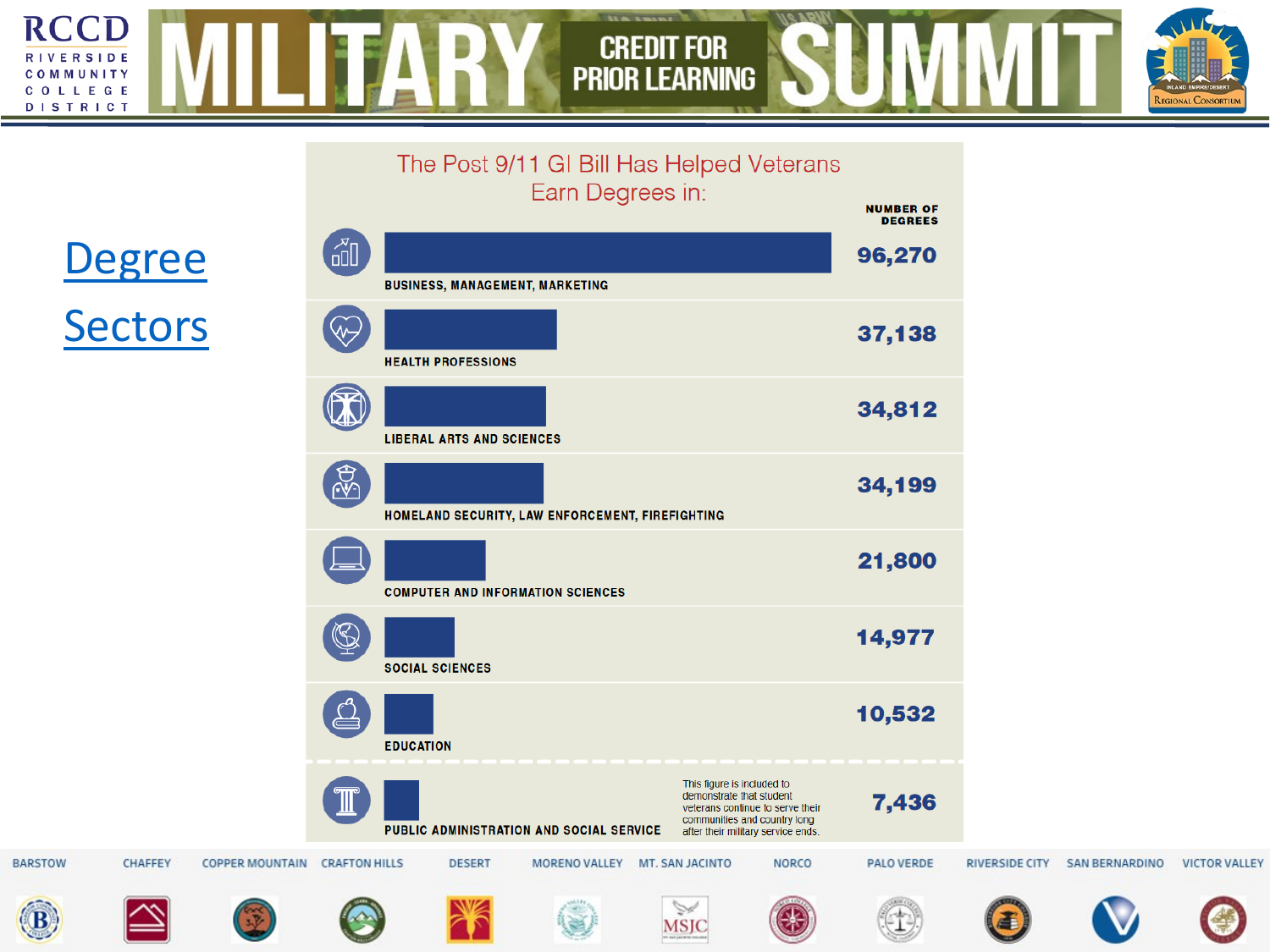

Approximately 9.8 million Veterans used at least one VA benefit or service in FY 2017. 45% of all VA users received benefits or services from multiple programs.\*

#### VA Benefits Utilization by Program - Veterans only: FY 2017

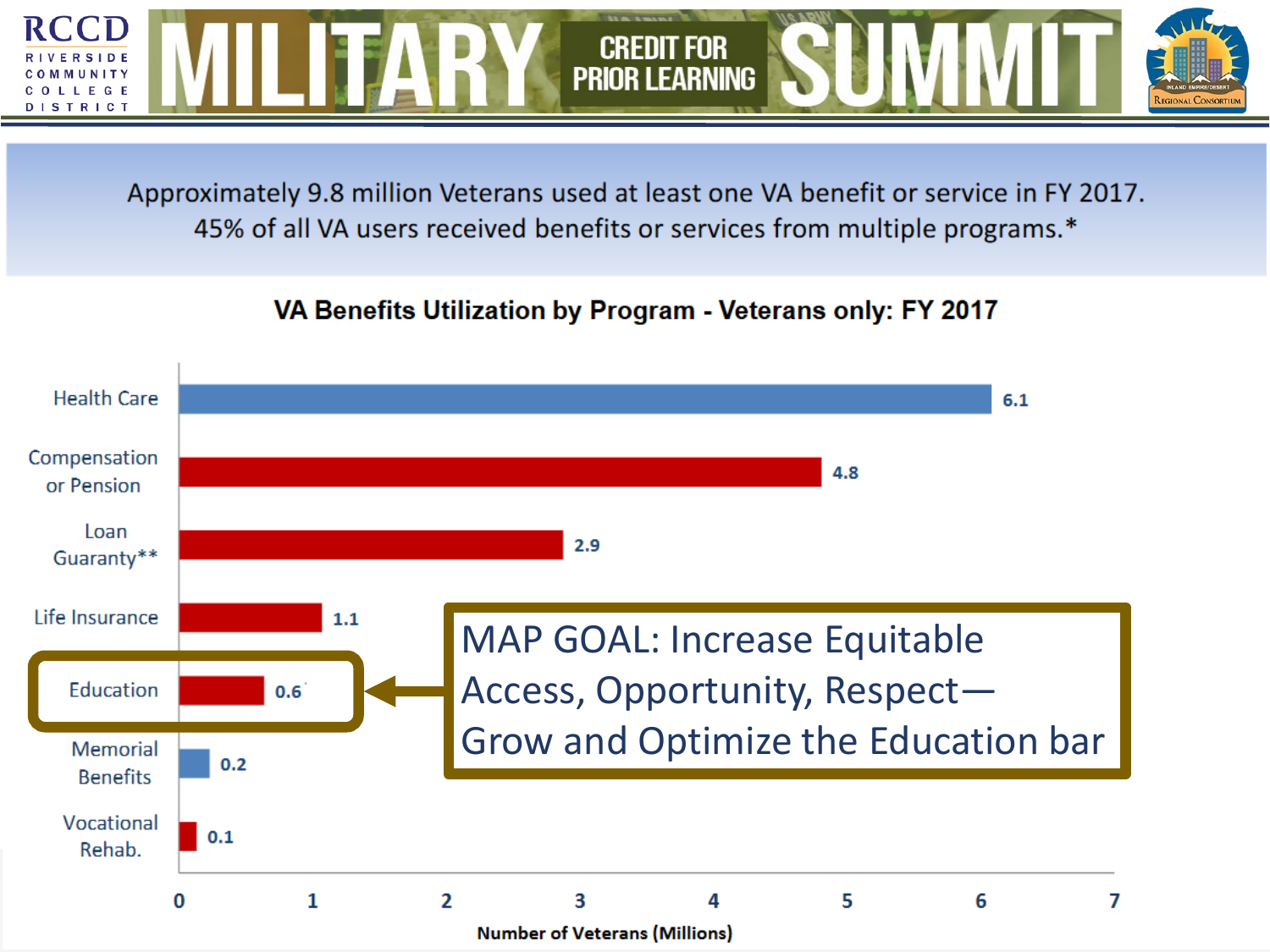## National Veterans' Success Tracker (NVEST)

**CREDIT FOR PRIOR LEARNING** 

### By Type of Institution

#### **PUBLIC SCHOOLS**

**RCCD** 

LLEGE DISTRICT

> enroll 56% of GI Bill students. take in 34% of the total GI Bill funds, and account for 64% of the total degree completions.

#### **PRIVATE SCHOOLS**

enroll 17% of GI Bill students, take in 25% of the total **GI Bill funds, and account** for 16% of the total degree completions.

#### **PROPRIETARY SCHOOLS**

enroll 27% of GI Bill students. take in 40% of the total GI Bill funds, and account for 19% of the total degree completions.

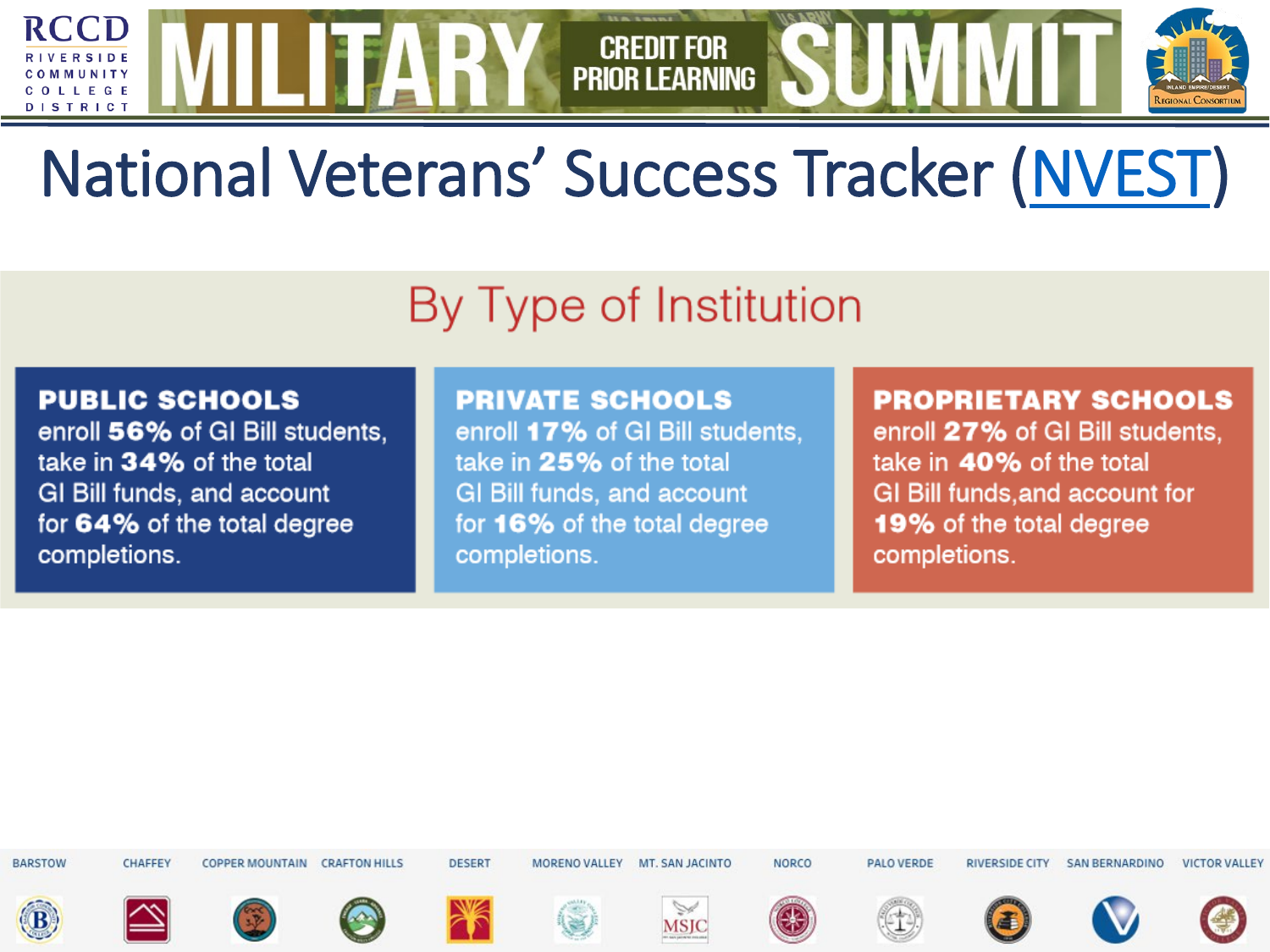

# Opportunity and Obligation

### •*Opportunity to:*

- Create a more welcoming college environment by maximizing MilCPL
- Increase enrollment by attracting military students who stopped out or never used their benefits
- Increase degree awards, retention, and transfer rates
- Support key programs of study through targeted outreach

### •*Obligation to:*

• Open the door to college wider and do what is right by our veterans0

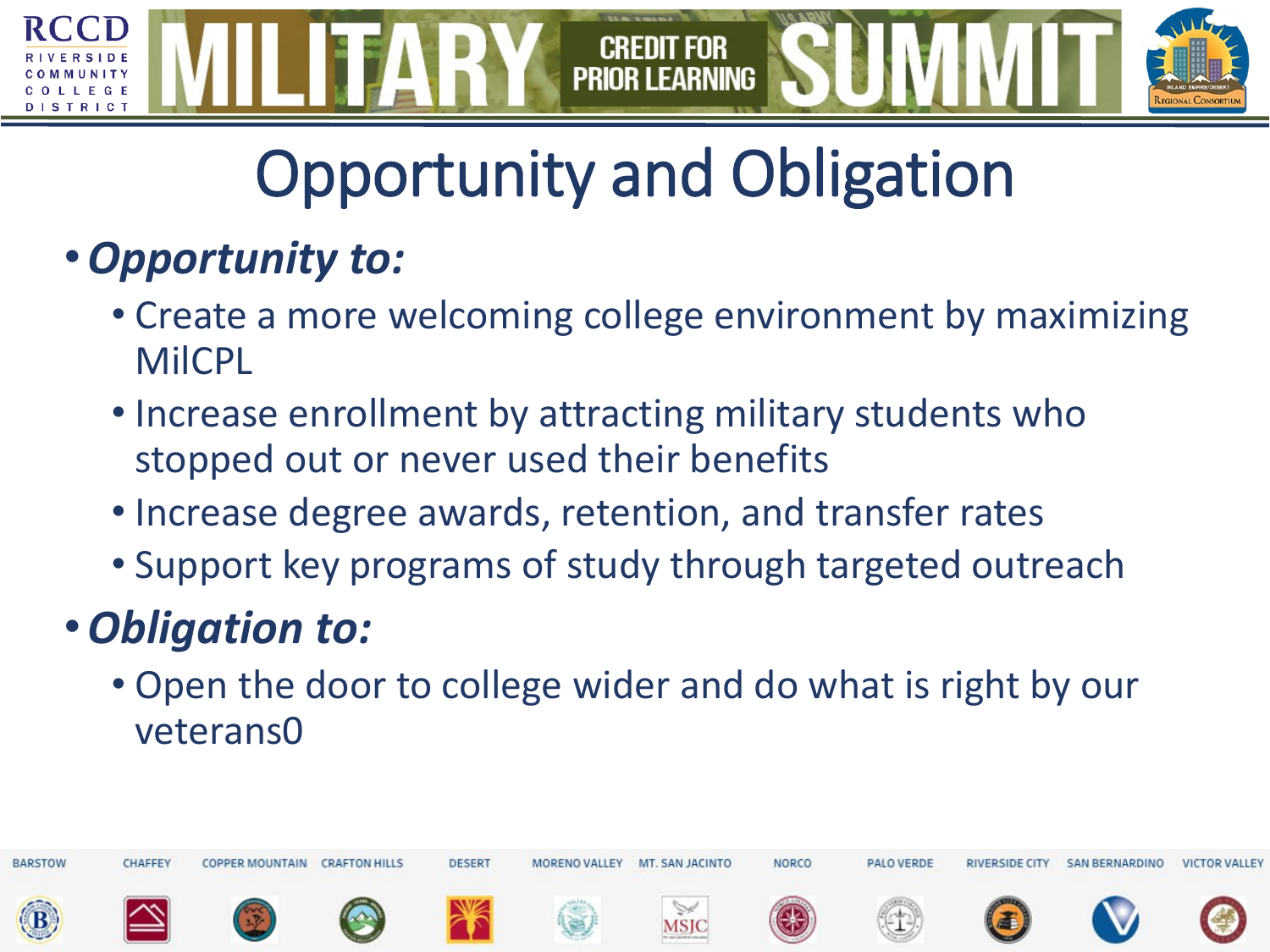

## Advocate

- •Ask your legislators to support the funding requested in the [2022-23 CCC System Budget Proposal.](https://www.cccco.edu/-/media/CCCCO-Website/College-Finance-and-Facilities/Budget-News/September-2021/2022-23-System-Budget-Request_For-BOG-Approval.pdf?la=en&hash=4525AB014B58512FFA28BFA888F3642D8A221A17)
- Propose SWP projects aimed at Industry and other CPL to add to the articulations beyond MilCPL.
- Support potential efforts to partner ASCCC to create statewide articulation recommendations.
- •Involve your military students in the effort to increase access, completion, and successful transition.
- •Help the MAP Initiative learn and improve processes through lessons learned at your college.

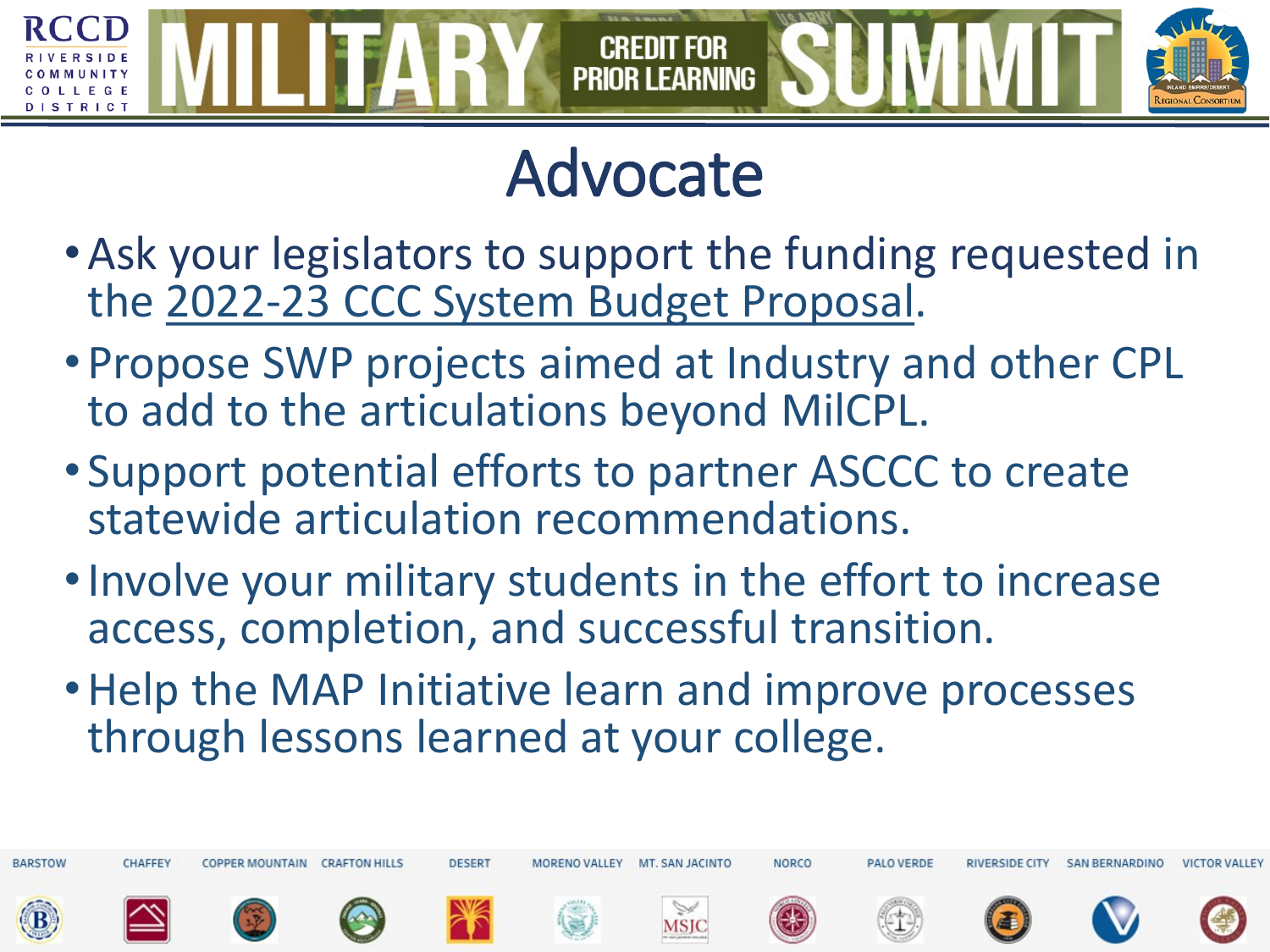

## MAP 2022 Cohort

- Selected and starting in January 2022
- College catalog and program data is already loaded in MAP
- Current funding will support use through FY 2023. the funding included in the budget request next year will support ongoing scaling for the cohort and beyond.
- Link to apply is [https://register.militaryarticulationplatform.org](https://register.militaryarticulationplatform.org/)
- Cohort asked to support the Vet Friendly Standards
- Dec. Reconvene for team support

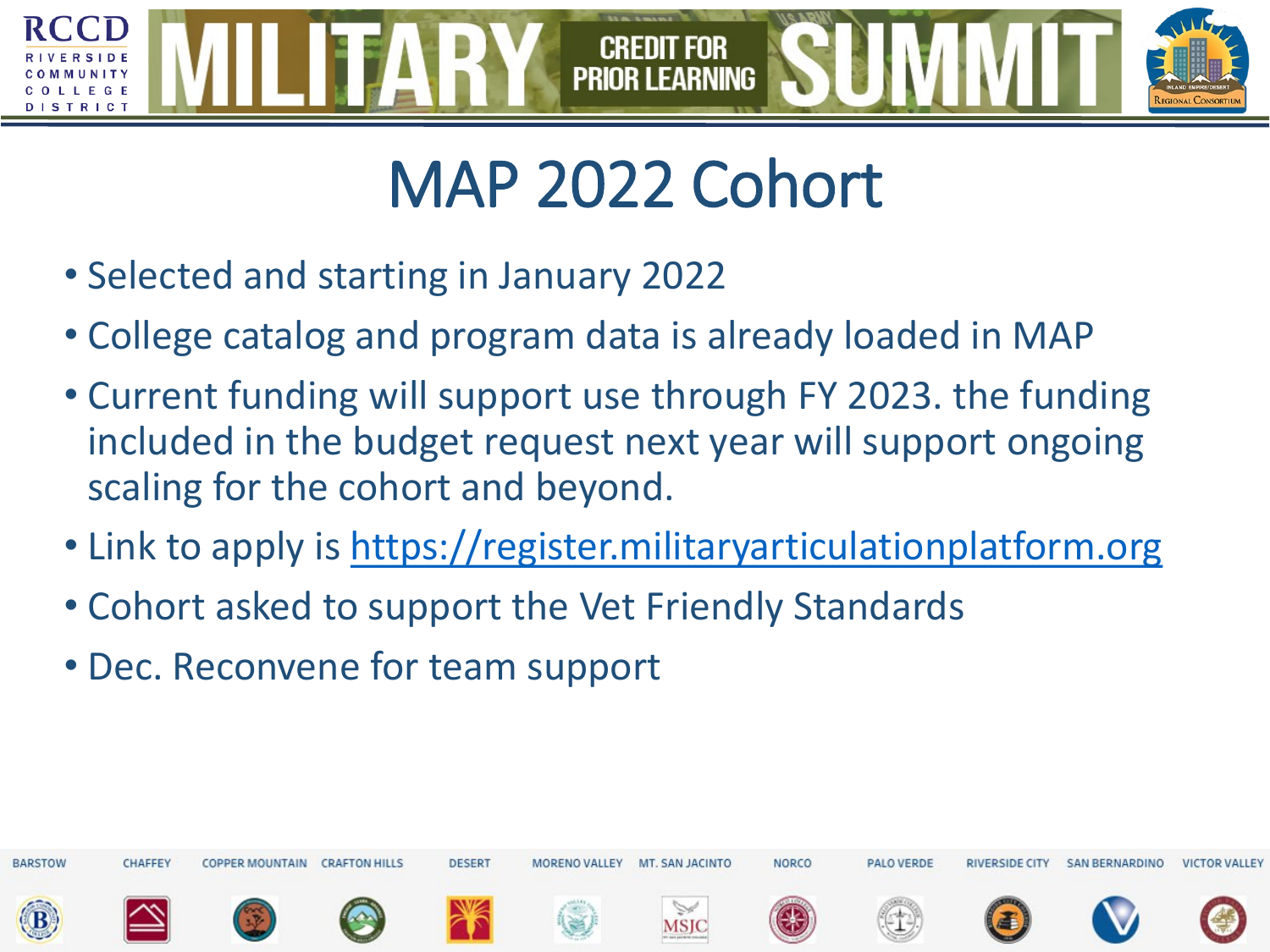

# Thank you!

- All recorded presentations will be made available in the next two weeks as well as all slide deck materials.
- Be on the lookout for a listserv soon.
- An evaluation will follow. Please give us your candid feedback.
- Thank you to our esteemed panelists and to all of you, our colleagues.
- Last word from our panelists.

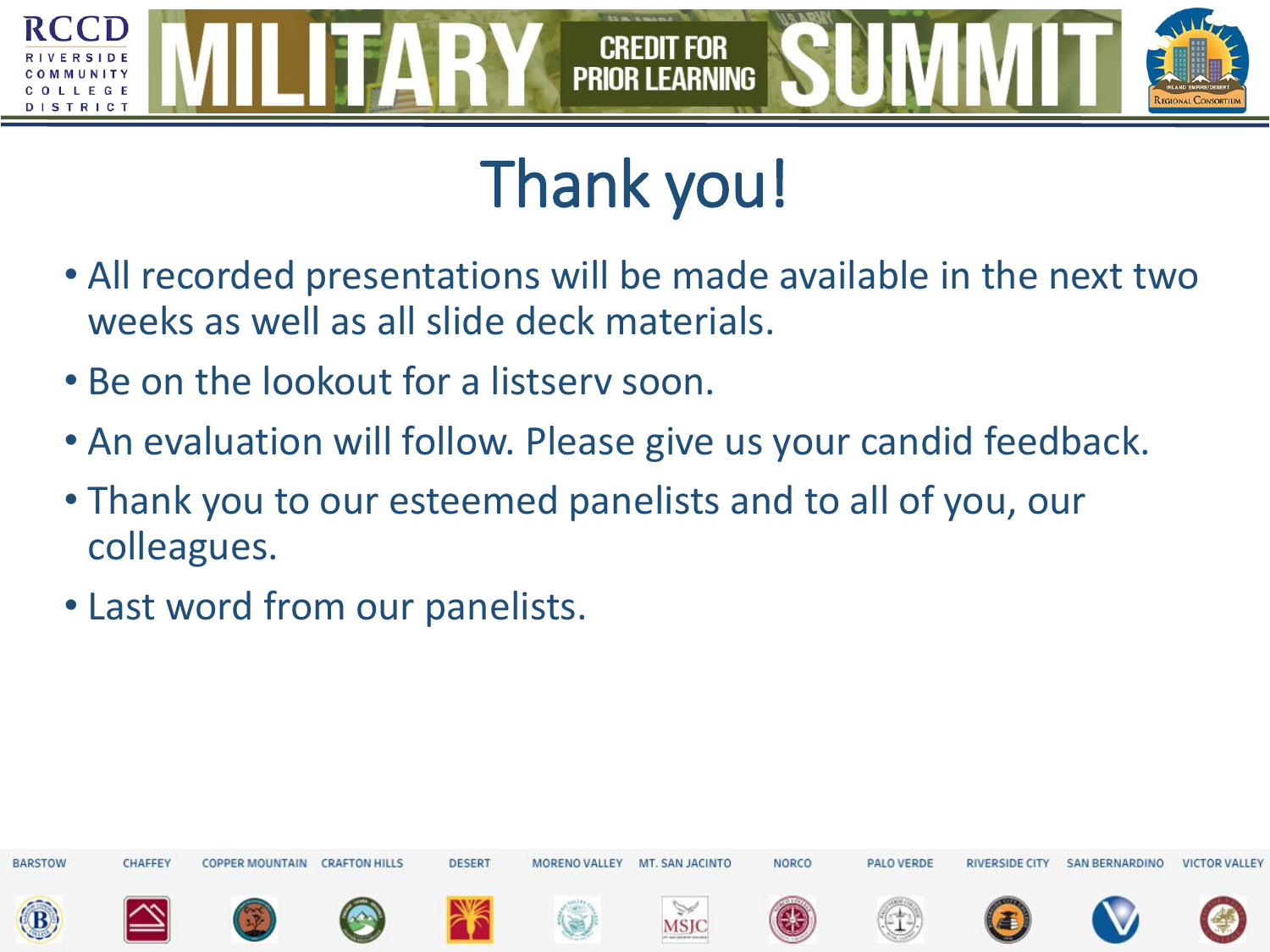

### Resources

- MAP information page: [https://learn.militaryarticulationplatform.org](https://learn.militaryarticulationplatform.org/)
- [American Council on Education \(ACE\) Military Guide](https://www.acenet.edu/Programs-Services/Pages/Credit-Transcripts/Military-Guide-Online.aspx)
- [American Council on Education \(ACE\) National Guide](https://www.acenet.edu/National-Guide/Pages/default.aspx)
- VRC [Norco College \(MAP\) Military Articulation Platform](https://www.norcocollege.edu/services/enrollment/vrc/Pages/map.aspx)
- [National College Credit Recommendation Service \(NCCRS\)](http://www.nationalccrs.org/course-credit-directory)